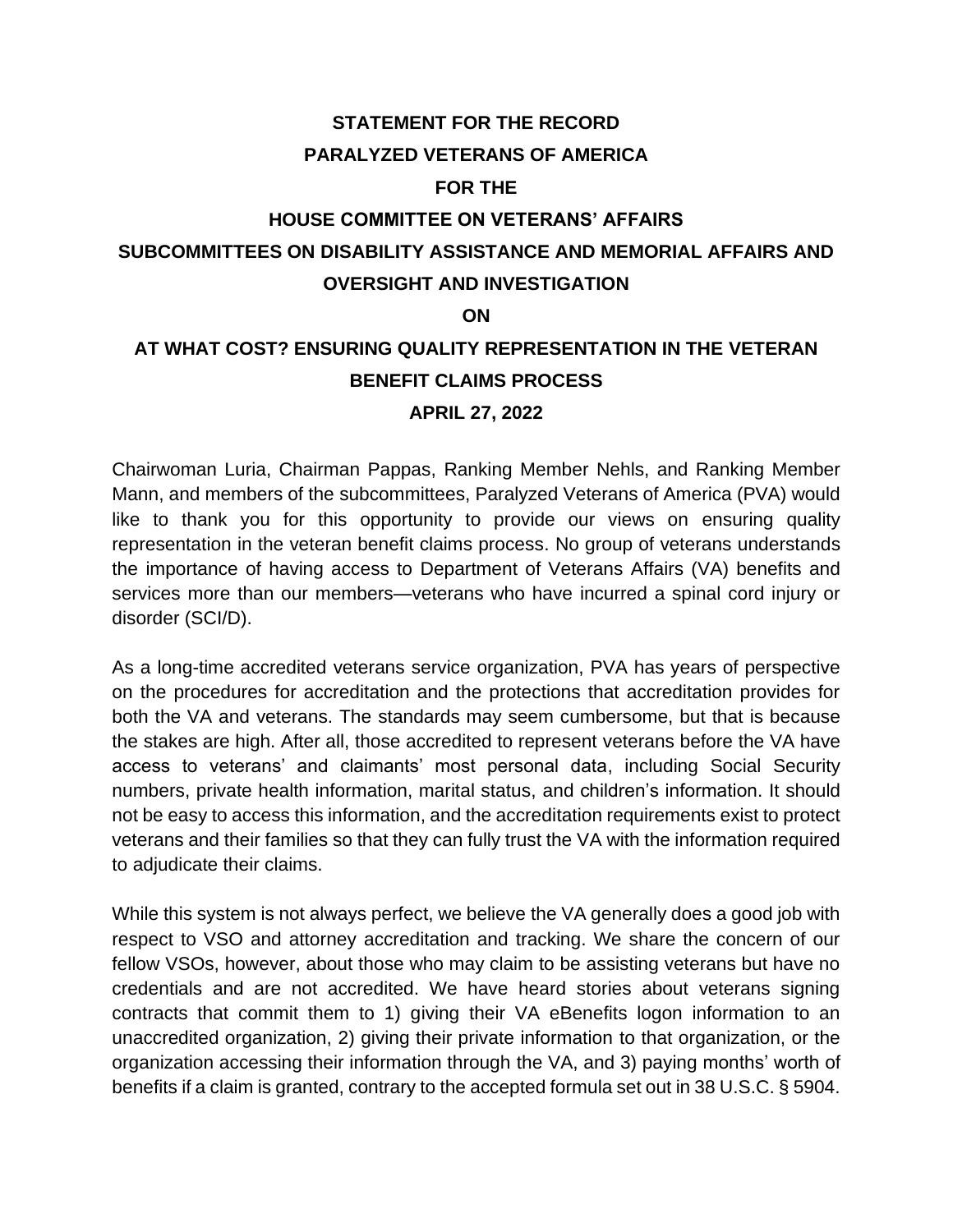One might ask, if veterans get their benefits, what is the harm? We are concerned about veterans being misled into believing the payment system is somehow "normal" or authorized by the VA, or that it's advisable to share logon information.<sup>1</sup> We are also concerned, however, about the exposure of veterans' private information and its misuse, and the inability to address it when something goes wrong.

It is not difficult to imagine a worst-case scenario: the veteran contracts with an unaccredited claims organization and turns over their VA logon information, along with other critical private data. The veteran may receive VA benefits, but then later find that fraud has been committed in their name, their identity has been stolen, or their health records have been made public somewhere, because an unscrupulous employee who has access to this treasure trove of information has misused it. What are the chances the veteran can find the culprit or get relief? How would the veteran know they had been compromised, where would they go for help? It is critical that the VA have the tools to police those who participate in the claims process in any way to not only protect veterans, but also to protect the integrity of the process.

Possible solutions should address two points. First, any individual or organization providing aid to multiple veterans or claimants in navigating the VA claims process must be subject to VA's oversight and must be accredited. Fortunately, the VA already has a structure in place, claims agent status for individuals, that can be used. Second, there must be accountability. Anyone authorized to interact with the VA on a veteran's behalf must be listed with the VA, and the department needs the ability to police representatives. Penalties must be put in place and should be strong enough to both give veterans a means of vindicating any mistreatment and to act as a deterrent to those who would try to avoid accountability by evading the VA's system. Although 38 U.S.C. § 5905 is vague and needs strengthening, it provides a good starting point.

Recently, a widow in her 90s that PVA has represented since 2011 was financially harmed by a for-profit claims company. Our representatives assisted her with her claims for nonservice connected survivor's benefits. The widow's daughter contacted PVA because she believed the VA was taking \$1,200 per month from the widow's bank account for "health aids that rarely come to the home." Upon investigation, we discovered a non-accredited entity submitted its own 21-534ez (claim for survivor's pension) and a VA form 21-0845 (permission to disclose information). The widow signed the forms because she was confused about what she was signing. Even worse, this non-accredited entity gained access to the widow's bank account to pay for a service agency to visit the home for a certain number of hours per week. When we spoke with the daughter, they had not come to the home in many months and the non-accredited agency was not answering calls. PVA assisted the family in preparing an official complaint and taking the necessary

<sup>&</sup>lt;sup>1</sup> It is unclear what possible VA IT security concerns might arise from having unauthorized users access VA's systems.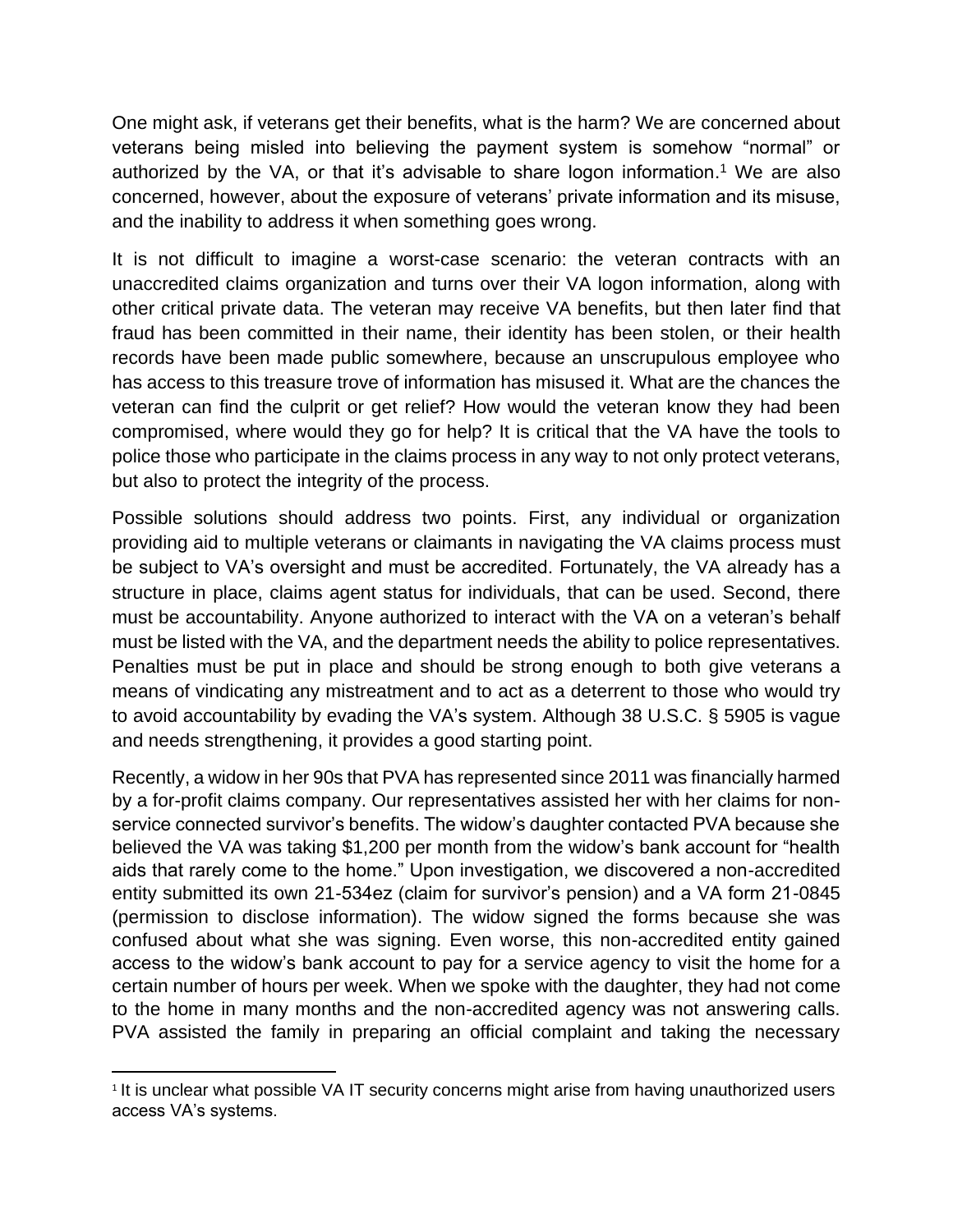actions to stop the withdrawals. Sadly, this is not an isolated incident, but one example of harm to a veteran's widow because of unscrupulous activity.

As we noted earlier, PVA has a long, proud history as an accredited VSO. Over the years, we have represented hundreds of thousands of veterans and members helping them to secure billions in life-sustaining financial aid, other benefits, and life-long health care. VA's accreditation procedure has not limited our success for our clients in any way, and we encourage Congress to strengthen the accreditation system so that veterans can be assured their representatives are putting veterans' and their families interests first.

PVA would once again like to thank the subcommittees for the opportunity to submit our views on VA's accreditation process. We look forward to working with the subcommittees on this important issue.